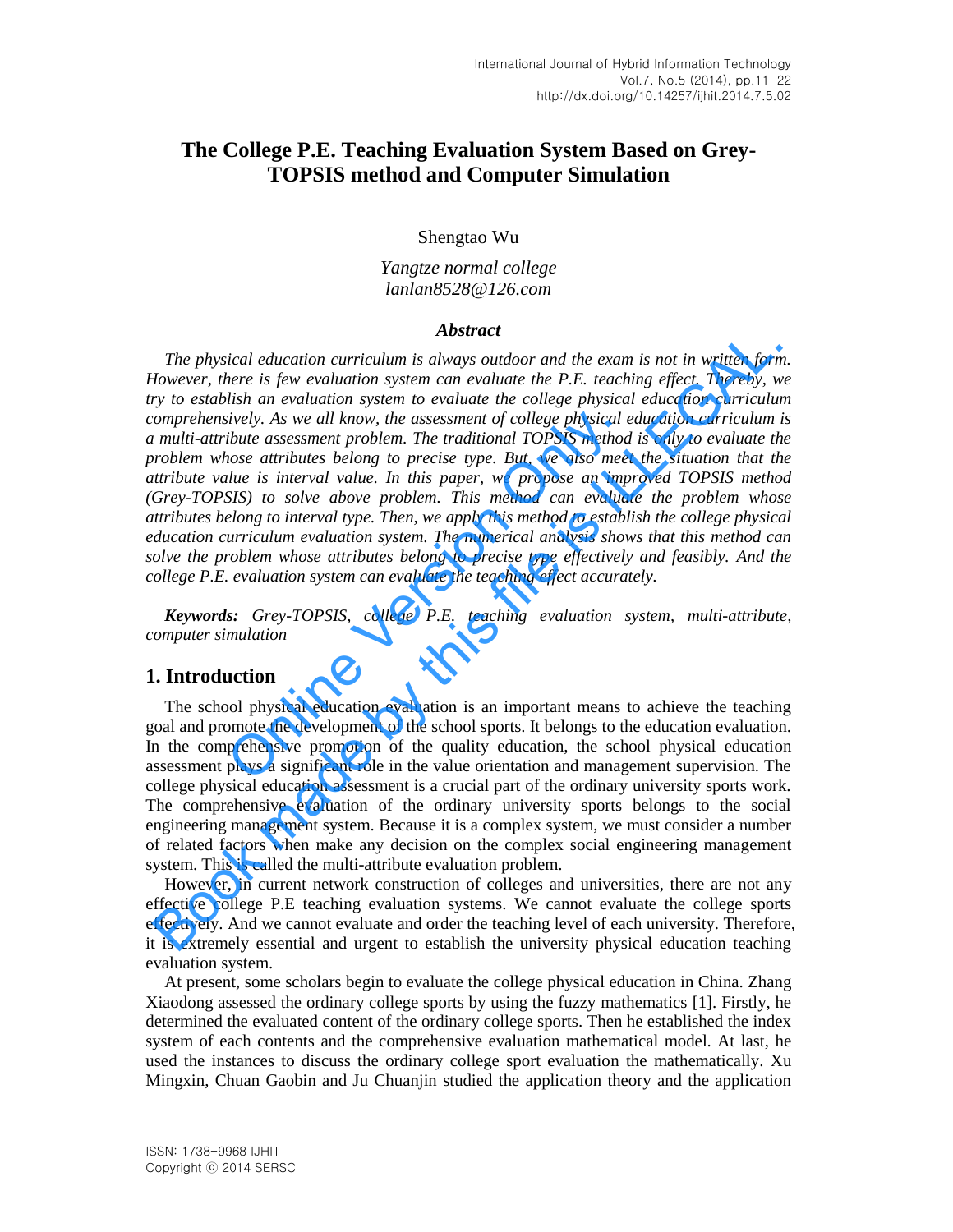method of the meta-evaluation [2]. The meta-evaluation is an evaluation method to evaluate itself. They thought the school sports assessment should contain the meta-evaluation. The focus, application strategy, and application method is an important part for the metaevaluation. The meta-evaluation has a significant application value in evaluating the technological quality, correcting the deviation, enhancing the value and strengthening the school sports evaluation functions. Li Dong explored the college education evaluation function [3]. He believed that the college physical education evaluation is a purposeful and organized cognitive activity. The strong purpose and the well organization often make people focus on the positive function and neglect the negative influence. However, the positive influence and the negative influence must always affect the college physical education evaluation process no matter whether we pay attention or not.

The Technique for Order of Preference by Similarity to Ideal Solution (TOPSIS), proposed by Hwang and Yoon [4], is one of the most used methods to support MCDM (Multi-criteria Decision Making). The main idea of TOPSIS is that the solution should be as far as possible from the worst possible solution and as close as possible from the best possible solution. TOPSIS simultaneously considers information about the positive and negative ideal solutions. Moreover, the calculation is simple, making TOPSIS widely used in multi-attribute evaluation. In applications, depending on the characteristics of the survey data, the TOPSIS method modified using fuzzy theory is capable of solving many practical evaluation issues. Examples include performance evaluation [5], customer evaluation [6], energy plans [7], and business competitiveness evaluation [8].

TOPSIS is quite simple and intuitive, presenting a satisfactory performance in many applications. Some scholars made a broad survey about the TOPSIS method [9]. Despite the importance of the TOPSIS method, there are some other difficult in the MCDM problems [10], human thinking is not completely rational presenting strong bias in some situations. In order to consider the human bias in the MCDM methods, Gomes and Lima proposed the TODIM (an acronym in Portuguese of Interactive and Multi-criteria Decision Making) method, one of the first MCDM methods based on the Prospect Theory [11]. In the standard formulations, the TOPSIS and TODIM methods deal with crisp numbers only. This is a serious drawback. Crisp numbers are very precise information and sometimes this desired accuracy is not possible to achieve. Several types of information have been considered in the MCDM models. For example, there are many TOPSIS adaptations to deal with probability distribution information [12], fuzzy information [13-15]), intuitionistic fuzzy information [16] and so on. On the other hand, the TODIM method was extended first to deal with fuzzy numbers [17], intuitionistic fuzzy information [18] and intuitionistic fuzzy information in a random environment [19]. Also, a hybrid TODIM was proposed which deals with crisp numbers and fuzzy numbers at the same time [20]. one is expendited and above the positive and probable information about the positive and n<br>the calculation is simple, making TOPSIS widely u<br>In applications, depending on the characteristics of the sulfified using fuzzy th Aradaan process on mater worser or pay accentron or the matter or the matter in the pay and Yon (ToPSIS), proposes yo The Technique for Order of Preference by Similarity to Ideal Solution (TOPSIS), proposes pectision Makin

The traditional TOPSIS method only can solve the multi-attribute decision problem that the type of the attribute value is the exact type. In reality, we often encounter the situation that the attribute value is the interval attribute value besides the attribute type of the fuzzy and rough model. In college physical education evaluation, we always encounter the interval data. This paper introduces the risk factors and the precise interval data before using the TOPSIS method. Therefore, we propose a multi-attribute decision method based on the Grey and TOPSIS method. And we combine the Euclid distance with the Grey correlation degree as a standard for judging the advantages and the disadvantages for a scheme. Then we apply this method to the evaluation system of the college physical education teaching. According to the computer simulation this method shows a good performance.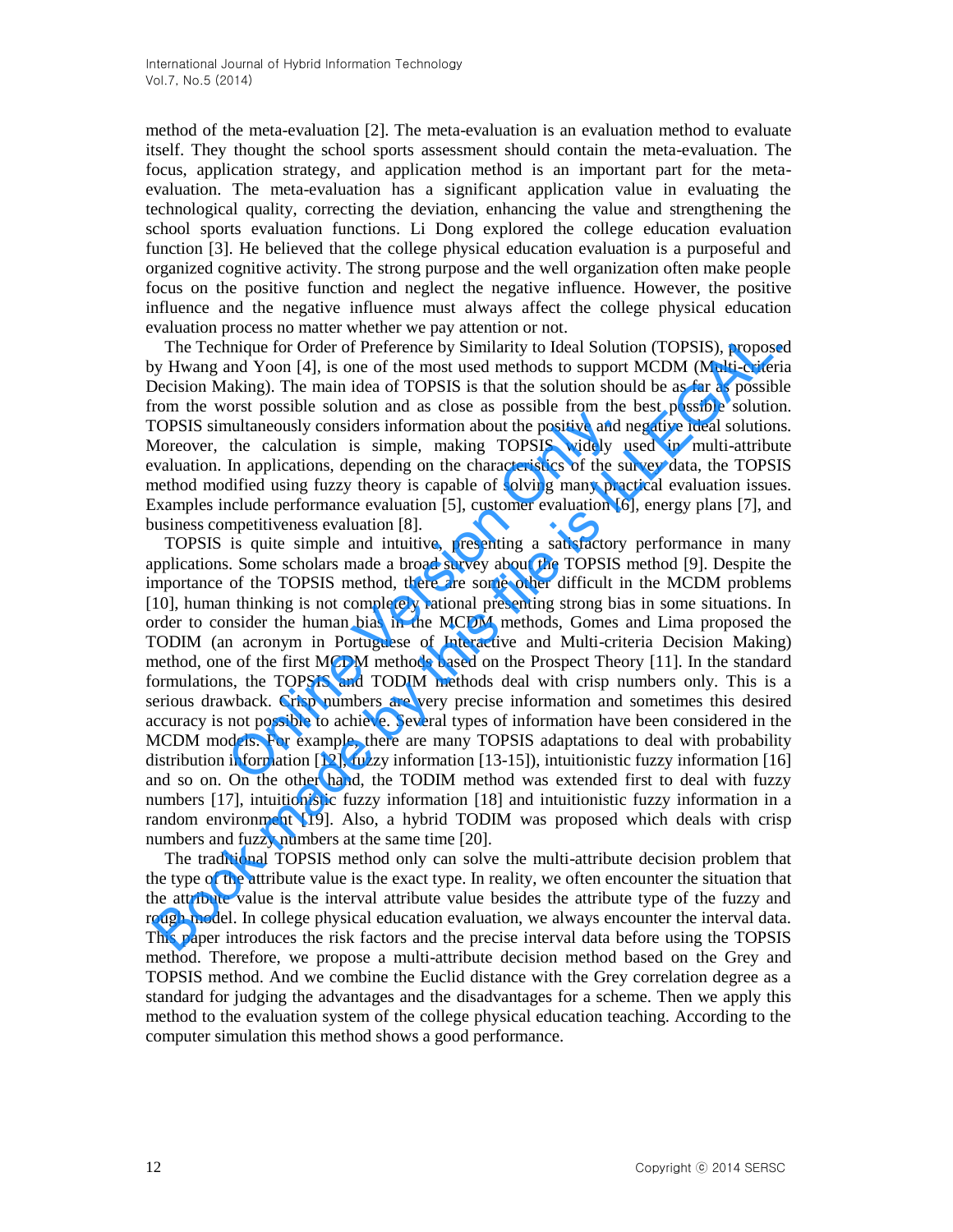## **2. The Research of TOPSIS**

#### **2.1. The Traditional Steps for the TOPSIS Method**

Assuming the scheme sets of the multi-attribute problem is  $A = \{A_1, A_2, \dots, A_m\}$ . The attribute sets is  $F = \{f_1, f_2, \dots, f_n\}$ . The decision matrix is  $B = \{b_{ij}\}_{m \times n}$ . Among them,  $b_{ij}$  is the attribute value of the *j* attribute in the scheme *i*,  $i = 1, 2, \dots, m$ ,  $j = 1, 2, \dots, n$ . The scheme  $A_i$ is written as  $A_i = (b_{i1}, b_{i2}, \dots, b_{in})$ ,  $i = 1, 2, \dots, m$ ,  $b_{ij} \ge 0$ . The weight vector of the attribute is  $W = (\omega_1, \omega_2, \cdots, \omega)^T$  **. Among them,**  $\sum_{i=1}^{n} \omega_i = 1, \omega_i \ge 0, j = 1, 2, \cdots$ 1  $\sum \omega_j = 1, \omega_j \ge 0, j = 1, 2, \dots, n$ . The traditional TOPSIS *j*  $\equiv$ method can deal with the problem for the multi-attribute decision. And the basic steps are as follows.

The first step is to construct the standardized decision matrix  $c = (c_{ij})_{max}$  by using the vector standardized method.

For the benefit attribute,

$$
c_{ij} = \frac{b_{ij}}{\sqrt{\sum_{i=1}^{m} b_{ij}^{2}}}
$$
 (1)

For the cost attribute,

lardized method.

\neffi attribute,

\n
$$
c_{ij} = \frac{b_{ij}}{\sqrt{\sum_{i=1}^{m} b_{ij}^{2}}}
$$
\nof attribute,

\n
$$
c_{ij} = \frac{1/b_{ij}}{\sqrt{\sum_{i=1}^{m} \left(\frac{1}{b_{ij}}\right)^{2}}}
$$
\nof  $\frac{1}{\sqrt{\sum_{i=1}^{m} \left(\frac{1}{b_{ij}}\right)^{2}}}$ 

\nand step to construct the weighted standardization decision matrix  $z = (z_{ij})_{m \times n}$ .

\nwhere  $\omega_{ij} c_{ij}$ ,  $i = 1, 2, \dots, m$ ,  $j = 1, 2, \dots, n$ .

\nLet  $\omega_{ij} c_{ij}$ ,  $i = 1, 2, \dots, m$ ,  $j = 1, 2, \dots, n$ .

\nLet  $\omega_{ij} c_{ij}$  is to determine the positive ideal solution  $A^*$  and the negative ideal solution  $A^*$  and the negative ideal solution  $A^*$  is the negative ideal solution.

Where  $i = 1, 2, \dots, m$ ,  $j = 1, 2, \dots, n$ .

The second step to construct the weighted standardization decision matrix  $z = (z_{ij})_{max}$ . Where  $z_{ij} = \omega_{ij} c_{ij}$ ,  $i = 1, 2, \cdots, m$ ,  $j = 1, 2, \cdots, n$ .

The third step is to determine the positive ideal solution  $A^*$  and the negative ideal solution *A* . Then defining two artificial scheme. The positive ideal scheme and the negative ideal scheme are  $A^+ = (z_1^+, z_2^+, \dots, z_n^+)$  and  $A^- = (z_1^-, z_2^-, \dots, z_n^-)$ . They express as the most preference scheme and the least preference scheme. For the benefit attribute,  $z_j^* = \max_i z_{ij}, z_j^* = \min_i z_{ij}$ . For the cost attribute,  $z_j^* = \min_i z_{ij}, z_j^* = \max_i z_{ij}$ . nethod can deal with the problem for the multi-attribute decision. And the basic steps are a<br>
The first step is to construct the standardized decision matrix  $c = (c_q)_{n+1}$  by using the<br>
The first step is to construct the

The fourth step is to calculate the Eculid distance  $d_i^*$  and  $d_i^*$ .  $d_i^*$  is the distance from each scheme to the positive ideal solution. And  $d_i$  is the distance from each scheme to the negative ideal solution.

$$
d_i^+ = ||z_i - A^+|| = \sqrt{\sum_{j=1}^n (z_{ij} - z_j^+)^2}
$$
 (3)

$$
d_i^- = ||z_i - A^-|| = \sqrt{\sum_{j=1}^n (z_{ij} - z_j^-)^2}
$$
 (4)

Where  $i = 1, 2, \dots, m$ ,  $j = 1, 2, \dots, n$ ,  $z_i = (z_{i1}, z_{i2}, \dots, z_{in})$ .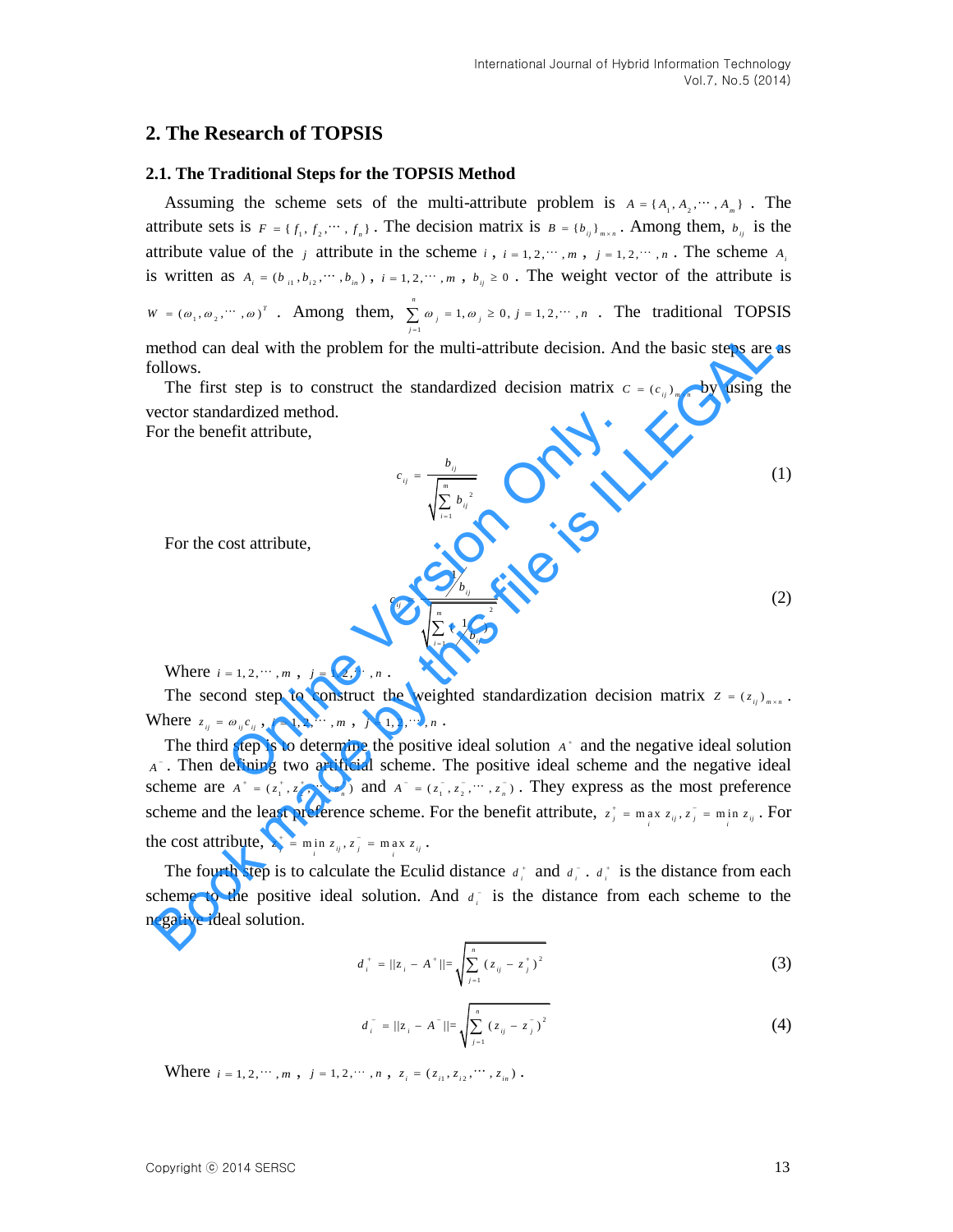International Journal of Hybrid Information Technology Vol.7, No.5 (2014)

The fifth step is to calculate the relative degree  $c_i^*$  for each scheme and the positive ideal solution.

$$
C_i^+ = \frac{d_i^-}{d_i^+ + d_i^-}
$$
 (5)

Where  $i = 1, 2, \dots, m$ .

It can be seen if  $z_i = A^*$ ,  $C_i^* = 1$ . And if  $z_i = A^-$ ,  $C_i^* = 0$ .  $0 \le C_i^* \le 1$ . When  $C_i^* \to 1$  the scheme  $A_i \rightarrow A^+$ .

The sixth step is to prioritize each scheme according to the descending order for  $c_i^*$ .

#### **2.2. The Analysis of the TOPSIS Problems**

|            | Table 3.2. The Data of the Suppliers                                                                     |                               |
|------------|----------------------------------------------------------------------------------------------------------|-------------------------------|
| Attribute  | The quality of the product                                                                               | The price of the product/yuan |
| Supplier a | 0.9                                                                                                      | 8                             |
| Supplier b | 0.8                                                                                                      | $\tau$                        |
| Supplier c | 0.5                                                                                                      | 11                            |
| Supplier d | 0.58                                                                                                     | 8.6                           |
| Supplier e | 0.6                                                                                                      | 8.5                           |
|            | Then the original decision matrix of the multi-attribute decision problem is as follows.                 |                               |
|            | $B = [b_{ij}] = \begin{bmatrix} 0.9 & 8 \\ 0.8 & 7 \\ 0.5 & 11 \\ 0.58 & 8.6 \\ 0.6 & 8.5 \end{bmatrix}$ |                               |

**Table 3.2. The Data of the Suppliers** 

$$
B = [b_{ij}] = \begin{bmatrix} 0.9 & 8 \\ 0.8 & 7 \\ 0.5 & 11 \\ 0.58 & 8.6 \\ 0.6 & 8.5 \end{bmatrix}
$$

$$
C = (c_{ij})_{5 \times 2} = \begin{bmatrix} 1 & 0.75 \\ 0.75 & 1 \\ 0 & 0 \\ 0.2 & 0.8 \\ 0.5 & 0.2 \end{bmatrix}
$$

The second step is to construct the weighted normalized decision matrix  $z = (z_{ij})_{i \neq j}$ . Among them,  $z_{ij} = 0.5c_{ij}$ .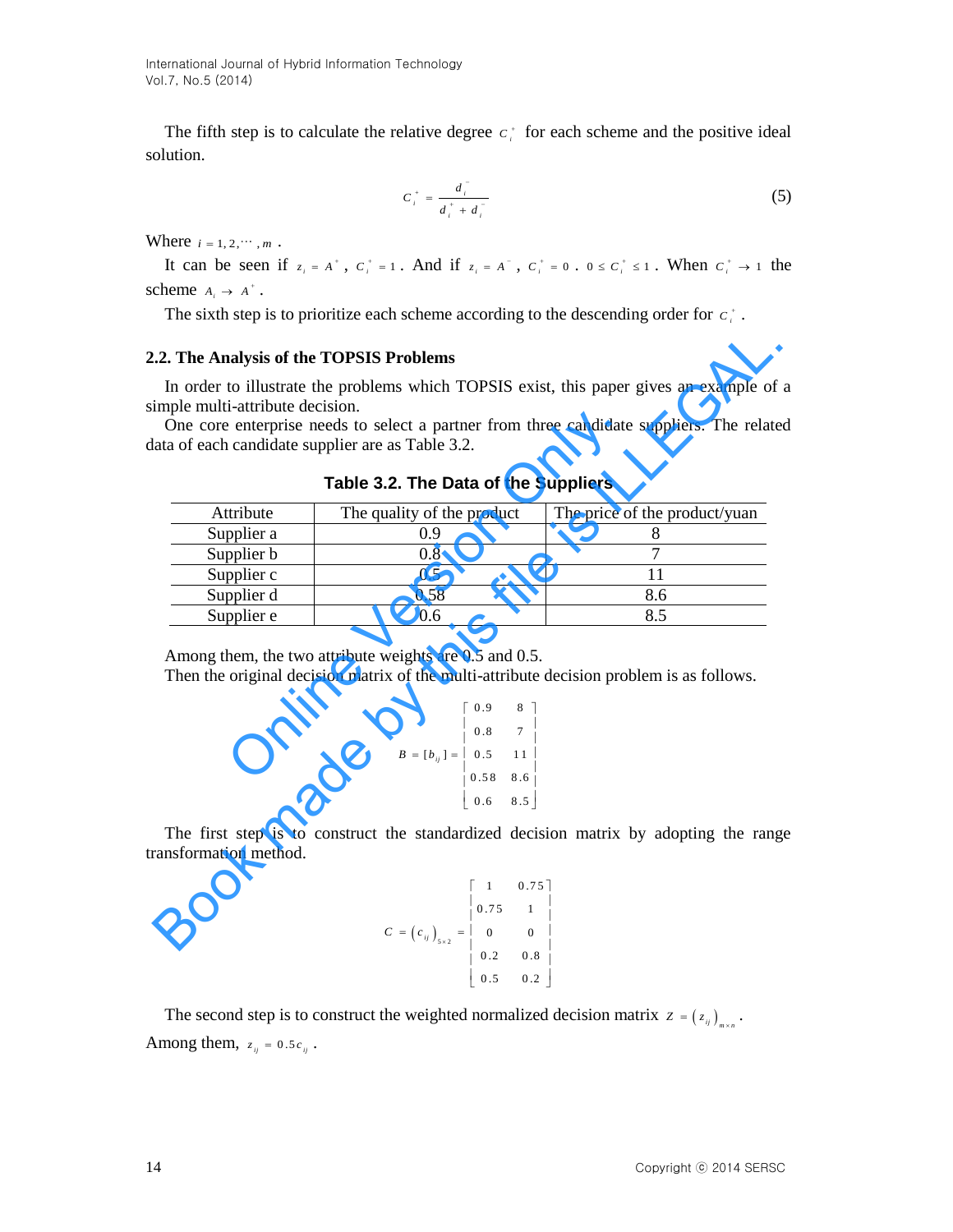International Journal of Hybrid Information Technology Vol.7, No.5 (2014)

$$
Z = \left(z_{ij}\right)_{5 \times 2} = \begin{bmatrix} 0.5 & 0.375 \\ 0.375 & 0.5 \\ 0 & 0 \\ 0.1 & 0.4 \\ 0.25 & 0.25 \end{bmatrix}
$$

The third step is to determine the positive ideal solution  $A^*$  and the negative ideal solution *A* . Defining the two artificial schemes. That is, the positive ideal scheme and the negative ideal scheme.

$$
A^+ = (0.5, 0.5), A^- = (0, 0).
$$

They represent the most preference scheme and the least preference scheme.

The fourth step is to calculate the Euclid distance  $d_i^*$  and  $d_i^*$ .  $d_i^*$  is the distance from each scheme to the positive ideal solution. And  $d_i$  is the distance from each scheme to the negative ideal solution.

2 = 
$$
(z_n)_{n+2}
$$
 =  $\begin{vmatrix} 0 & 0 & 0 \\ 0 & 0 & 0 \\ 0.1 & 0.4 & 0.4 \end{vmatrix}$   
\nThe third step is to determine the positive ideal solution *A*<sup>+</sup> and the negative ideal solution  
\n*A*<sup>+</sup> = (0.5,0.5), *A*<sup>+</sup> = (0.0).  
\nThe fourth step is to calculate the Euclid distance *a*<sup>+</sup> and *a*<sup>+</sup>, *a*<sup>+</sup> is the distance from each scheme to the positive ideal solution. And *a*<sup>+</sup> is the distance from each scheme to the positive ideal solution. And *a*<sup>+</sup> is the distance from each scheme to the negative ideal solution.  
\n
$$
a_i^* = ||z_i - A^*|| = \sqrt{\sum_{i=1}^n (z_i - z_i^*)^2}
$$
\n
$$
a_i^* = ||z_i - A^*|| = \sqrt{\sum_{i=1}^n (z_i - z_i^*)^2}
$$
\n
$$
a_i^* = 0.125, a_i^* = 0.630
$$
\n
$$
a_i^* = 0.125, a_i^* = 0.630
$$
\n
$$
a_i^* = 0.125, a_i^* = 0.708
$$
\n
$$
a_i^* = 0.125, a_i^* = 0.708
$$
\n
$$
a_i^* = 0.125, a_i^* = 0.708
$$
\n
$$
a_i^* = 0.125, a_i^* = 0.708
$$
\n
$$
a_i^* = 0.125, a_i^* = 0.708
$$
\n
$$
a_i^* = 0.125, a_i^* = 0.708
$$
\n
$$
a_i^* = 0.125, a_i^* = 0.708
$$
\n
$$
a_i^* = 0.125, a_i^* = 0.708
$$
\n
$$
a_i^* = 0.125, a_i^* = 0.708
$$
\n
$$
a_i^* = 0.125, a_i^* = 0.708
$$
\nThe fifth step is to compute the relative degree between each scheme and the positive ideal solution *C*<sup>\*</sup>.

\nThe number of elements

The fifth step is to compute the relative degree between each scheme and the positive ideal solution  $c_i^*$ .

$$
C_i^+ = \frac{d_i^-}{d_i^+ + d_i^-}, i = 1, 2, 3, 4, 5
$$

Then

$$
C_1^+ = C_2^+ = 0.84
$$
, 
$$
C_3^+ = 0
$$
, 
$$
C_4^+ = C_5^+ = 0.5
$$

The sixth step is to prioritize for the scheme according to the descending order  $c_i^*$ .

We can see that the scheme a is the same to the scheme b and the scheme d is the same to the scheme e. Therefore, we could not get the unique best scheme. That is to say, using the traditional TOPSIS method cannot distinguish the advantages and the disadvantages between the scheme a and the scheme b. Similarly, the scheme d and the scheme e cannot distinguish.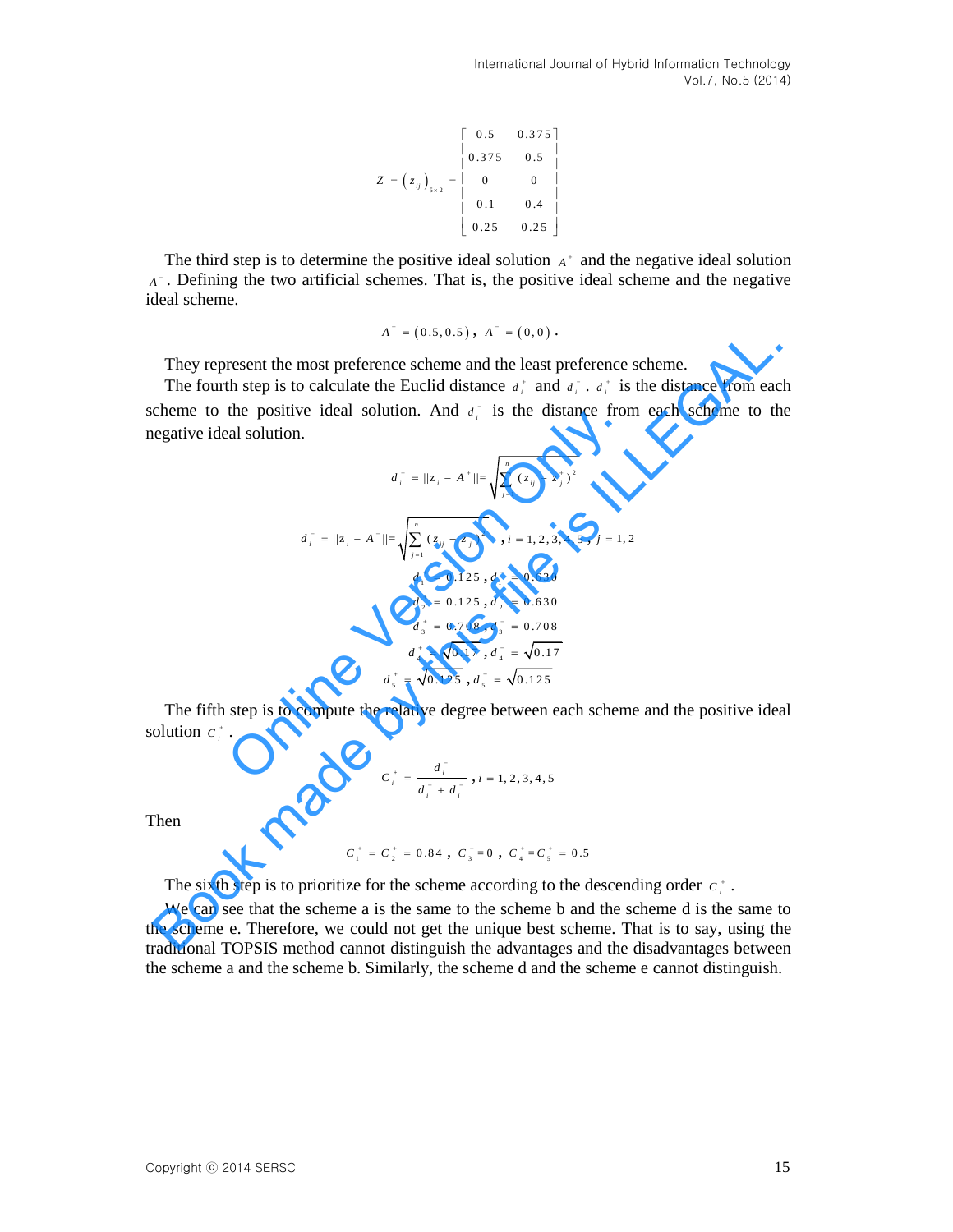# **3. Grey-TOPSIS Method**

#### **3.1. The Basic Steps for the Grey Relational Analysis**

The basic steps for the Grey relational analysis in the multi-attribute decision problem are as follows.

The first step is to collect, analyze the original data and construct the Grey correlation sets. The reference data sequence (the mother sequence) is written as  $a^{(0)} = (a_1^{(0)}, a_2^{(0)}, a_3^{(0)}, \cdots, a_n^{(0)})$ .

The compared data sequence (the subsequence) is recorded as  $a^{(i)} = (a_1^{(i)}, a_2^{(i)}, a_3^{(i)}, \cdots, a_n^{(i)})$ .

The second step is to preprocess the original data and get the standardized data.

$$
x^{(0)} = (x_1^{(0)}, x_2^{(0)}, x_3^{(0)}, \cdots, x_n^{(0)})
$$
  
........  

$$
x^{(i)} = (x_1^{(i)}, x_2^{(i)}, x_3^{(i)}, \cdots, x_n^{(i)})
$$

The third step is to calculate the Grey correlation coefficient matrix for each scheme and the original scheme.

Where,

$$
r_{ij} = \frac{\min_{i} \min_{j} |x_{0j} - x_{ij}| + \varepsilon \max_{i} \max_{j} |x_{0j} - x_{ij}|}{|x_{0j} - x_{ij}| + \varepsilon \max_{i} \max_{j} |x_{0j} - x_{ij}|}
$$
(6)

Where,  $\varepsilon \in (0,1)$  is the distinguishing coefficient. And the general value is 0.5.

The fourth step is to ensure the degree of the Grey incidence  $r_i^*$ . That is, calculating the arithmetic mean value 1  $\frac{n}{2}$ *i*  $\sum_{j=1}^i i_j$  $r_i^* = -\sum_{n} r_i^*$ 19.  $f = \frac{1}{n} \sum_{i=1}^n r_{ij}$  for the correlation coefficient. If step is to calculate the Grey correlation coefficient matri<br>
scheme.<br>  $r_{ij} = \frac{\min_{j} m_{ij} + x_{0j} - x_{ij} + \varepsilon \max_{j} m_{j}x_{0j} - x_{ij}}{|x_{0j} - x_{ij} + \varepsilon \max_{j} x_{0j} - x_{ij}|}$ <br>  $\tau \in (0,1)$  is the distinguishing coefficient. And the genera

The fifth step is to relevancy rank. That is, we rank each scheme according to the correlation results.

#### **3.2. The Multi-attribute Grey-TOPSIS Method**

The TOPSIS method can reflect the proximity for the scheme and the original scheme from the distance of the position. The Grey correlation method can reflect the proximity for the scheme and the idea scheme from the shape similarity. This paper combines the two aspects to construct a new method in order to determine the advantages and the disadvantages for the scheme.  $x^{(i)} = (x_i^{(0)}, x_i^{(i)}, x_i^{(0)}, \cdots, x_e^{(i)})$ <br>
The third step is to calculate the Grey correlation coefficient matrix for each scheme an<br>
enoriginal scheme.<br>
Where,<br>  $x \in (x_i^{(i)}, x_i^{(i)}, x_i^{(i)}, \cdots, x_e^{(i)})$ <br>
Where,  $x \in (0,1)$  is the di

 $A = \{A_1, A_2, \dots, A_m\}$  is the scheme sets for the multi-attribute problem.  $F = \{f_1, f_2, \dots, f_n\}$  is the attribute sets for the multi-attribute problem. The decision matrix is  $X = (x_{ij})_{max}$ . Among them,  $x_{ij}$  is the attribute value of the *j* attribute in the scheme *i*,  $i = 1, 2, \dots, m$ ,  $j = 1, 2, \dots, n$ .

The weighted vector is  $\omega = (\omega_1, \omega_2, \cdots, \omega)^T$  satisfying 1  $\sum_{i=1}^{n} \omega_i = 1$ ∠ *∞ j*<br>*j* = l  $\omega$  $\sum_{j=1}^{\infty} \omega_j = 1$ .  $i = 1, 2, \dots, m$ ,  $j = 1, 2, \dots, n$ .

The specific steps are as follows.

The first step is to standardize the original decision matrix  $X = (x_{ij})_{i,j \in \mathbb{Z}}$ . Then getting  $Y = (y_{ij})_{m \times n}$ .

For the benefit attribute

$$
y_{ij} = \frac{x_{ij} - \min_{i} x_{ij}}{\max_{i} x_{ij} - \min_{i} x_{ij}}
$$
(7)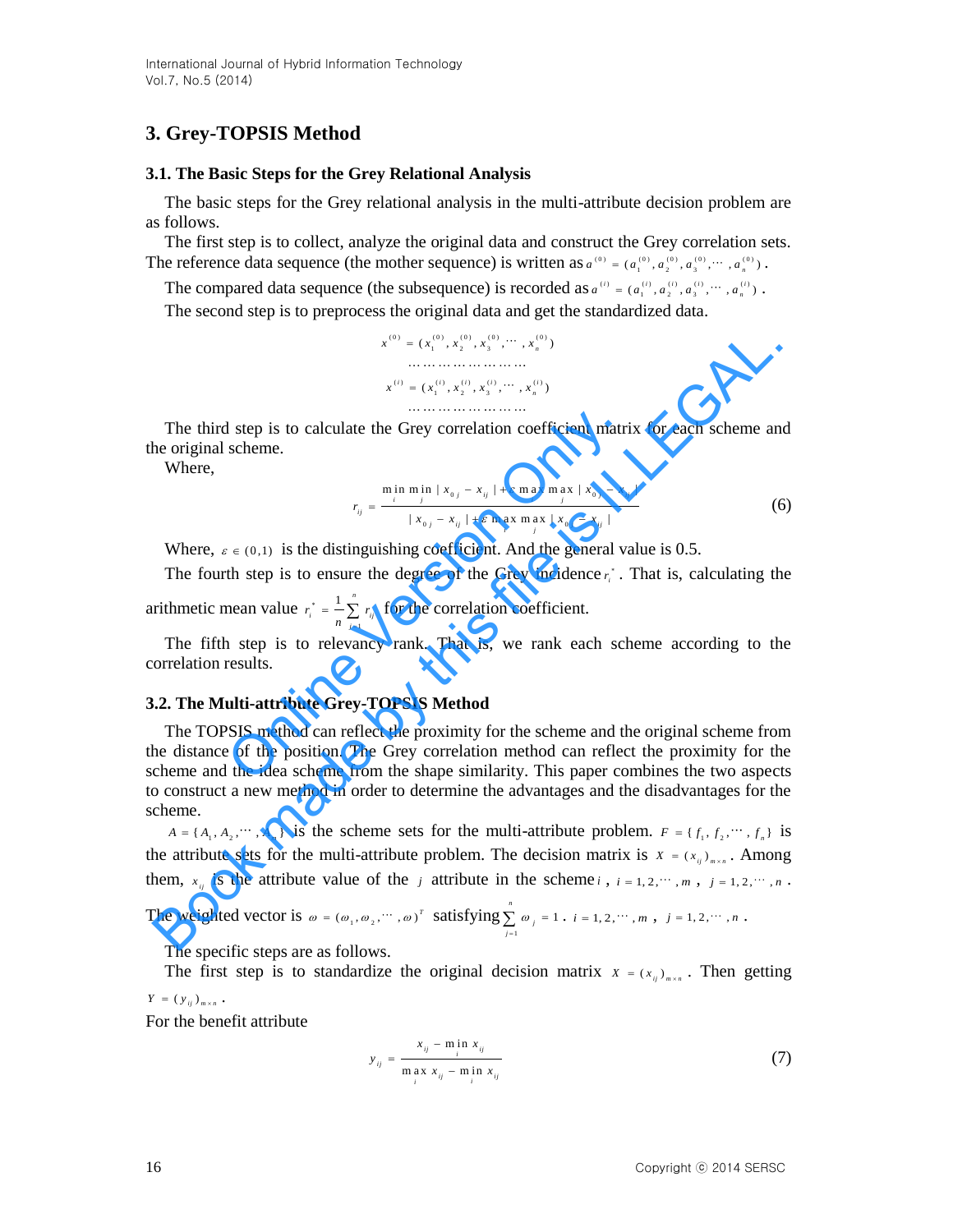For the cost attribute

$$
y_{ij} = \frac{\max_{i} x_{ij} - x_{ij}}{\max_{i} x_{ij} - \min_{i} x_{ij}}
$$
(8)

Where,  $i = 1, 2, \dots, m$ ,  $j = 1, 2, \dots, n$ .

The second step is to calculate the weighted normalization decision matrix  $z = (z_{ij})_{j \neq j \neq k}$ . Where,  $i = 1, 2, \dots, m$ ,  $j = 1, 2, \dots, n$ .

The third step is to determine the positive ideal solution  $z^*$  and the positive ideal solution *Z* for the weighted normalization decision matrix.

 $Z^+ = (z_1^+, z_2^+, \cdots z_n^+) = \omega, \; Z^- = (z_1^-, z_2^-, \cdots z_n^-) = 0.$ Where,  $z_j^* = \max z_{ij} = \omega_j$ ,  $z_j^- = \min z_{ij} = 0$ ,  $i = 1, 2, \dots, m$ ,  $j = 1, 2, \dots, n$ . *i i*

The fourth step is to calculate the Eculid distance  $d_i^+$  and  $d_i^-$ .

$$
d_i^+ = ||z_i - A^+|| = \sqrt{\sum_{j=1}^n (z_{ij} - z_j^+)^2}
$$

$$
d_i^- = ||z_i - A^-|| = \sqrt{\sum_{j=1}^n (z_{ij} - z_j^-)^2}
$$

 $i = 1, 2, \dots, m, j = 1, 2, \dots, n$ .

The fifth step is to calculate the Grey correlation coefficient matrix  $R^+$  and  $R^-$  for each scheme to the positive ideal solution and the negative ideal solution.

$$
R^+ = (r_{ij}^+)_{m \times n} , R^- = (r_{ij}^-)_{m \times n} .
$$

Where,

Where, 
$$
z_j^* = \max_i z_{ij} = \omega_j
$$
,  $z_j^* = \min_i z_{ij} = 0$ ,  $i = 1, 2, \dots, m$ ,  $j = 1, 2, \dots, n$ .  
\nThe fourth step is to calculate the *Euclid distance*  $a_j^*$  and  $a_j^*$ .  
\n
$$
a_i^* = ||z_i - A^*|| = \sqrt{\sum_{j=1}^n (z_{ij} - z_j^*)^2}
$$
\n
$$
= 1, 2, \dots, m, j = 1, 2, \dots, n.
$$
\nThe fifth step is to calculate the Grey correlation coefficient matrix  $\kappa^*$  and  $\kappa^-$  for each  
\ncheme to the positive ideal solution and the negative ideal solution.  
\n
$$
\kappa^* = (r_{ij}^*)_{max} \cdot \kappa^* = (r_{ij}^*)_{max}.
$$
\nWhere,  
\n
$$
r_{ij} = \frac{\min_i \min_i |z_j^* - z_{ij}| + \varepsilon \max_i \max_i |z_j^* - z_{ij}|}{|z_j^* - z_{ij}| + \varepsilon \max_i \max_i |z_j^* - z_{ij}|} = \frac{\varepsilon \omega_j}{\omega_j - z_{ij} + \varepsilon \omega_j}
$$
\nwhere,  $\varepsilon \in (0, 1)$  is the distinguishing coefficient, and the general value is 0.5.  
\nThe sixth is to the Grey correlation degree  $r^*$  and  $r^*$  or each scheme to the the positive  
\n
$$
r_{ij} = \frac{\min_i \min_i |z_j^* - z_{ij}| + \varepsilon \max_i \max_i |z_j^* - z_{ij}|}{|z_j^* - z_{ij}| + \varepsilon \max_i \max_i |z_j^* - z_{ij}|} = \frac{\varepsilon \omega_j}{z_{ij} + \varepsilon \omega_j}
$$
\nWhere,  $\varepsilon \in (0, 1)$  is the distinguishing coefficient, and the general value is 0.5.  
\nThe sixth is to the Grey correlation degree  $r^*$  and  $r^*$  or each scheme to the the positive  
\nded solution and the negative ideal solution.  
\n
$$
r_i^* = \frac{1}{n} \sum_{j=1}^n r_{ij}^*, r_i^* = \frac{1}{n} \sum_{j=1}^n r_{ij}^*
$$
.  
\nThe seventh step is to handle dimensionless processing for the distance  $a_i^*$ ,  $a_i^*$  and the

Where,  $\varepsilon \in (0,1)$  is the distinguishing coefficient, and the general value is 0.5.

The sixth is to the Grey correlation degree  $r^+$  and  $r^-$  or each scheme to the the positive ideal solution and the negative ideal solution.

$$
r_i^+ = \frac{1}{n} \sum_{j=1}^n r_{ij}^+, r_i^- = \frac{1}{n} \sum_{j=1}^n r_{ij}^-.
$$

The seventh step is to handle dimensionless processing for the distance  $d_i^*$ ,  $d_i^-$  and the correlation degree  $r^*$ ,  $r^-$ .

$$
D_i^+ = \frac{d_i^+}{\max_i d_i^+}, \ D_i^- = \frac{d_i^-}{\max_i d_i^-},
$$
  

$$
R^+ = \frac{r_i^+}{\max_i r_i^+}, \ R^- = \frac{r_i^-}{\max_i r_i^-}, \ i = 1, 2, \cdots, m
$$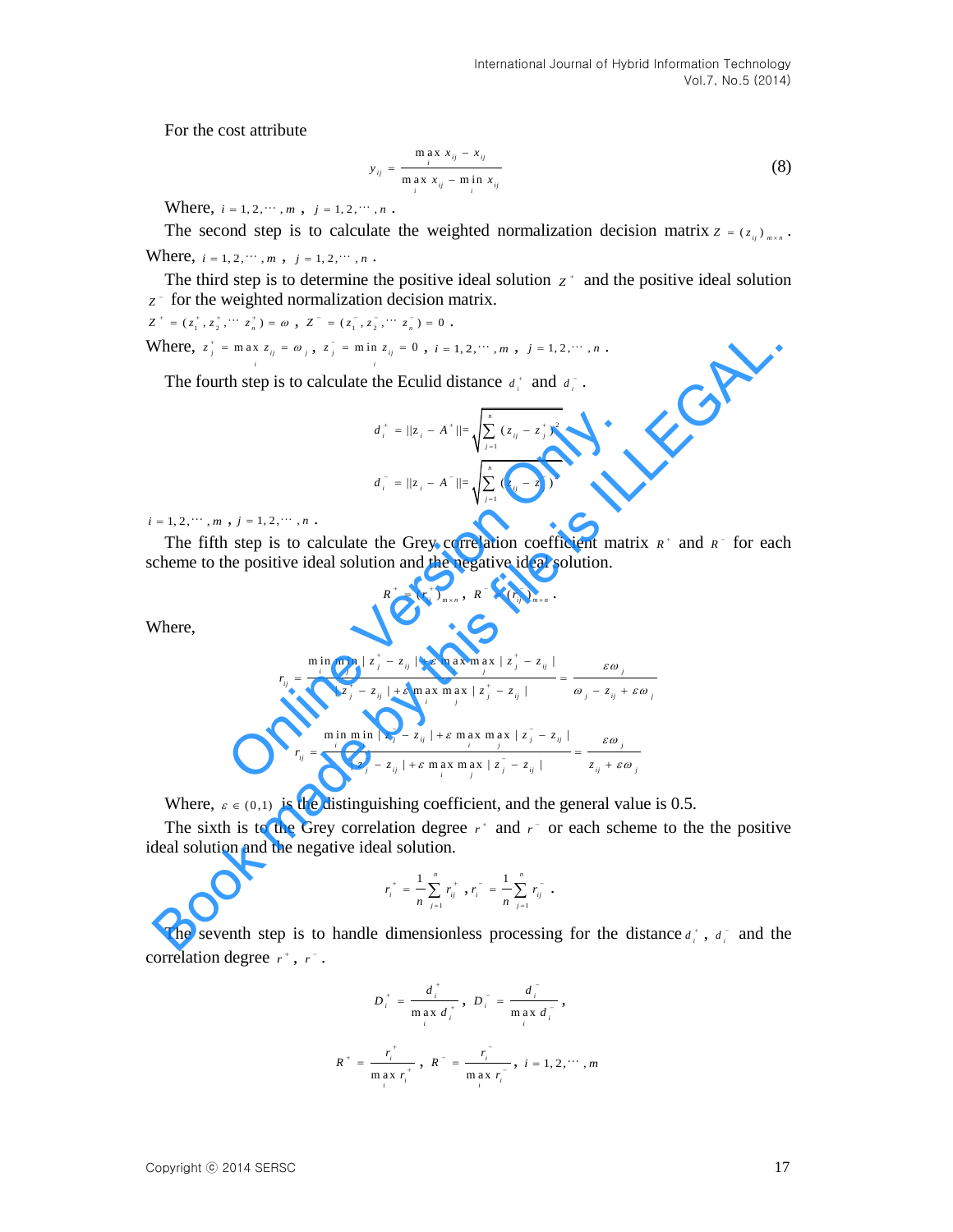The eighth step is to calculate the relative closeness degree  $T_i^* = \frac{D_i}{D_i^* + D_i^*}$  $T_i^+ = \frac{D_i^-}{D_i^+ + D}$  $A^+ = \frac{D_i^-}{D_i^+ + D_i^-}$  and

$$
S_i^+ = \frac{R_i^+}{R_i^+ + R_i^-} \; .
$$

The values of  $T_i^*$  and  $S_i^*$  are bigger, the scheme is closer to the positive ideal solution.

The ninth step is to merge  $T_i^+$  and  $S_i^+$ . Then ensuring the weight  $v_1$  and  $v_2$ .  $Q_i^+ = v_1 T_i^+ + v_2 S_i^+$ . Among them,  $v_1$  and  $v_2$  reflect the preference degree of the position and the shape for the

decision makers.  $v_1 + v_2 = 1$ ,  $v_1 = v_2$ 1  $v_1 = v_2 = \frac{1}{2}$ .

## **4. Computer Simulation**

|                                                                 | The tenth step is to rank for the schemes according to $q_i^*$ .<br>s and $t$ reflect the preference degree of the position and the shape for the decision makers.                                                                                                                                                                                                                                                                                                                |                                         |
|-----------------------------------------------------------------|-----------------------------------------------------------------------------------------------------------------------------------------------------------------------------------------------------------------------------------------------------------------------------------------------------------------------------------------------------------------------------------------------------------------------------------------------------------------------------------|-----------------------------------------|
| solved easily.                                                  | Therefore, when encountering the traditional TOPSIS problem which points out in 3.5, we<br>only need to use the method to solve. Because this method introduces the Grey correlation<br>method based on the traditional TOPSIS method. That is, it considers not only the proximity<br>of the decision position but also the shape similarity. When meeting the two rankings are the<br>same, we only need to change the value $s$ and $t$ appropriately. Then the problem can be |                                         |
| <b>4. Computer Simulation</b>                                   |                                                                                                                                                                                                                                                                                                                                                                                                                                                                                   |                                         |
| The indexes are shown as below:                                 | We operate the college P.E. teaching evaluation system by computer simulation. We<br>evaluate the P.E. teaching level for 7 universities from 5 aspects. They are content of courses,<br>teaching method, sports test, and extracurricular sports activities and training and otherwise.<br><b>Table 2. Sports Evaluation System</b>                                                                                                                                              |                                         |
| Index                                                           | Category                                                                                                                                                                                                                                                                                                                                                                                                                                                                          | Weight                                  |
|                                                                 | Physical Education $A_1$                                                                                                                                                                                                                                                                                                                                                                                                                                                          | 55% $\omega_{_{A1}}$                    |
| Content of Courses A                                            | Teaching Management $A_2$                                                                                                                                                                                                                                                                                                                                                                                                                                                         | $15\%$ $\omega_{_{A\,2}}$               |
|                                                                 | Equipment $A_3$                                                                                                                                                                                                                                                                                                                                                                                                                                                                   | 30% $\omega$ <sub>A3</sub>              |
|                                                                 | Teaching Mode $B_1$                                                                                                                                                                                                                                                                                                                                                                                                                                                               | 50% $\omega_{B1}$                       |
| Teaching Method B                                               | Teaching Means $B_2$                                                                                                                                                                                                                                                                                                                                                                                                                                                              | $50\%$ $\omega_{_{B\,2}}$               |
|                                                                 | Award $C_1$                                                                                                                                                                                                                                                                                                                                                                                                                                                                       | 10% $\omega_{c1}$                       |
| Sports Test $C$                                                 | Learning and Exercise Ability for Students C                                                                                                                                                                                                                                                                                                                                                                                                                                      | 50% $\omega_{c}$                        |
|                                                                 | Scientific Research and Competition Ability<br>$C_{\tiny{3}}$                                                                                                                                                                                                                                                                                                                                                                                                                     | 40% $\omega_{c3}$                       |
| <b>Extracurricular Sports</b><br><b>Activities and Training</b> | Extracurricular Sports Activities $D_1$                                                                                                                                                                                                                                                                                                                                                                                                                                           | $60\%$ $\omega_{\scriptscriptstyle D1}$ |
| D                                                               | Extracurricular Sports Training D <sub>2</sub>                                                                                                                                                                                                                                                                                                                                                                                                                                    | 40% $\omega_{D2}$                       |
|                                                                 | Teaching Style $E_1$                                                                                                                                                                                                                                                                                                                                                                                                                                                              | 60% $\omega_{E1}$                       |
| Otherwise $E$                                                   | Communication between Teachers and<br>Students $E_2$                                                                                                                                                                                                                                                                                                                                                                                                                              | 40% $\omega_{E1}$                       |

**Table 2. Sports Evaluation System**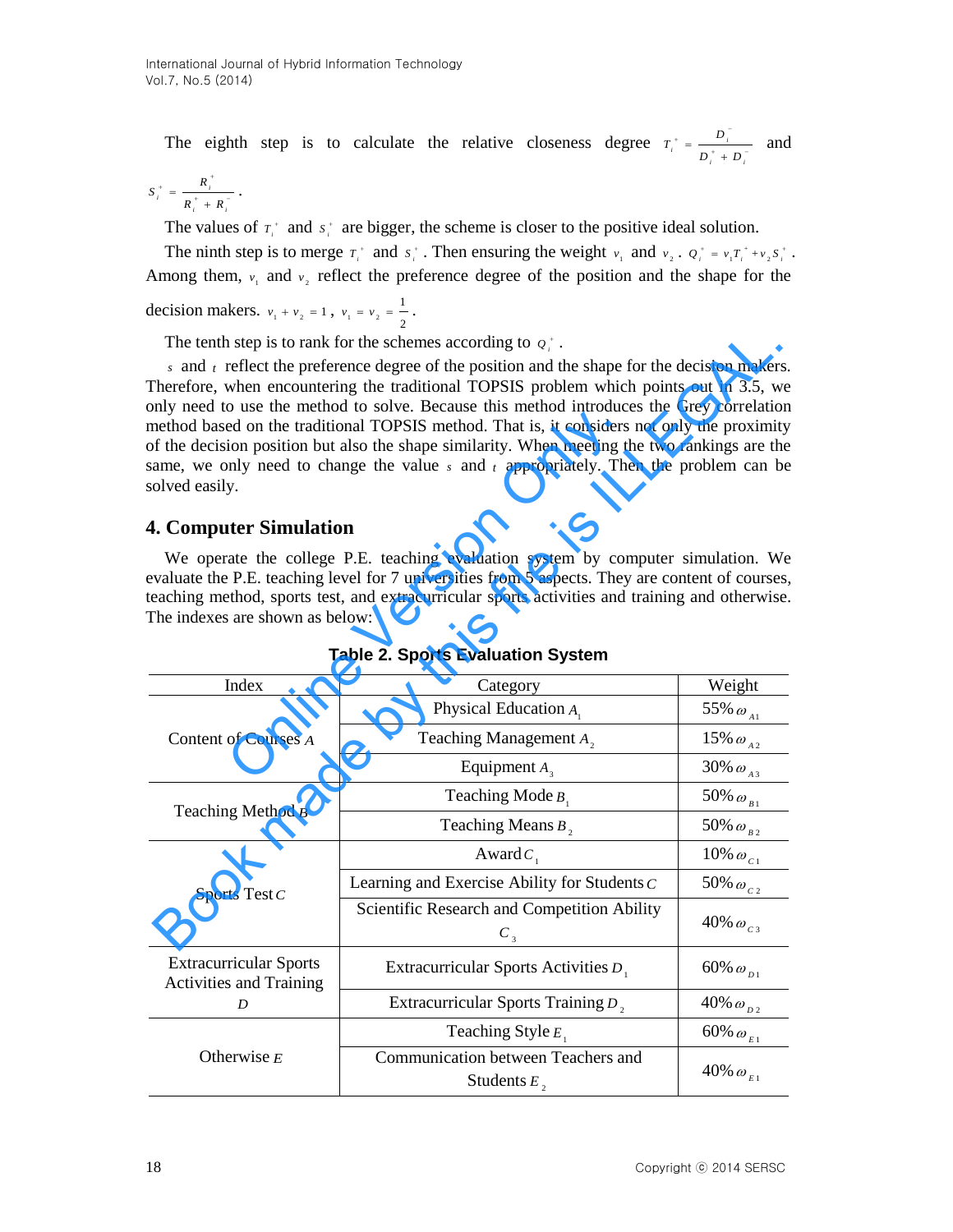The score A is  $A_1 \cdot \omega_{A1} + A_2 \cdot \omega_{A2} + A_3 \cdot \omega_{A3}$ .

The score *B* is  $B_1 \cdot \omega_{B_1} + B_2 \cdot \omega_{B_2}$ .

The score C is  $C_1 \cdot \omega_{c_1} + A_2 \cdot \omega_{c_2} + A_3 \cdot \omega_{c_3}$ .

The score *D* is  $D_1 \cdot \omega_{D_1} + D_2 \cdot \omega_{D_2}$ .

The score  $E$  is  $E_1 \cdot \omega_{E_1} + E_2 \cdot \omega_{E_2}$ .

There are 7 universities. Namely multiple attribute decision making scheme set  $U = \{U_{1}, U_{2}, U_{3}, U_{4}, U_{5}, U_{6}, U_{7}\}$ .

|              |                                                                | Table 3. The Score of Each University |                  |                    | The weight of the attribute is $\omega = \{0.15, 0.2, 0.2, 0.3, 0.15\}$ . The score table is shown as |                |
|--------------|----------------------------------------------------------------|---------------------------------------|------------------|--------------------|-------------------------------------------------------------------------------------------------------|----------------|
| Universities | Content of<br>Courses                                          | Teaching<br>Method                    |                  | <b>Sports Test</b> | Extracurricular<br><b>Sports</b><br>Activities and<br>Training                                        | Otherwise      |
| $U_{1}$      | 6                                                              | 9                                     |                  | $\tau$             | 9                                                                                                     | $\overline{7}$ |
| $U_{2}$      | 8                                                              | $\overline{7}$                        |                  | 9                  | 8                                                                                                     | 9              |
| $U_3$        | $\overline{7}$                                                 | 5                                     |                  | 6                  | 9                                                                                                     | 6              |
| $U_{_4}$     | 9                                                              | 6                                     |                  | 9                  | $\overline{7}$                                                                                        | 5              |
| $U_{5}$      | 6                                                              | 8                                     |                  | 5                  | 6                                                                                                     | $\overline{7}$ |
| $U_{6}$      | 6                                                              | 6                                     |                  | $\overline{7}$     | 9                                                                                                     | 8              |
| $U$ ,        | $\tau$                                                         | 8                                     |                  | 8                  | 6                                                                                                     | 5              |
|              | Firstly, we normalize the matrix and get the weighting matrix. |                                       |                  |                    |                                                                                                       |                |
|              | 0.063                                                          | 0.150                                 | 0.122            | 0.150              | $0.079$ ]                                                                                             |                |
|              | 0.091                                                          | 0.122                                 | 0.150            | 0.091              | 0.150                                                                                                 |                |
|              | 0.122                                                          | $\boldsymbol{0}$                      | 0.106            | 0.150              | 0.030                                                                                                 |                |
|              | 0.150<br>$z =$                                                 | 0.063                                 | 0.150            | 0.122              | $\boldsymbol{0}$                                                                                      |                |
|              | 0.063                                                          | 0.091                                 | $\boldsymbol{0}$ | 0.075              | 0.037                                                                                                 |                |
|              | 0.075                                                          | 0.061                                 | 0.037            | 0.020              | 0.130                                                                                                 |                |
|              |                                                                | $0.027$ $0.150$ $0.150$ $0.075$ $0.$  |                  |                    |                                                                                                       |                |

**Table 3. The Score of Each University** 

|       | the matrix and got the weighting matrix.                              |                                         |                                                       |  |
|-------|-----------------------------------------------------------------------|-----------------------------------------|-------------------------------------------------------|--|
|       | $\begin{bmatrix} 0.063 & 0.150 & 0.122 & 0.150 & 0.079 \end{bmatrix}$ |                                         |                                                       |  |
|       |                                                                       | $0.091$ $0.122$ $0.150$ $0.091$ $0.150$ |                                                       |  |
|       | $\begin{array}{cccccc} 0.122 & 0 & 0.106 & 0.150 & 0.030 \end{array}$ |                                         |                                                       |  |
| $z =$ | $\begin{array}{cccccc} 0.150 & 0.063 & 0.150 & 0.122 \end{array}$     |                                         |                                                       |  |
|       |                                                                       |                                         | $0.063 \quad 0.091 \qquad 0 \qquad 0.075 \quad 0.037$ |  |
|       | $\begin{array}{cccccc} 0.075 & 0.061 & 0.037 & 0.020 \end{array}$     |                                         | 0.130                                                 |  |
|       |                                                                       | $0.037$ $0.150$ $0.150$ $0.075$         |                                                       |  |
|       |                                                                       |                                         |                                                       |  |

Secondly, we confirm the positive deal solution and the negative ideal solution in weighted normalized matrix.

$$
Z^+ = [0.15, 0.2, 0.2, 0.3, 0.15]
$$

$$
Z^- = [0, 0, 0, 0, 0]
$$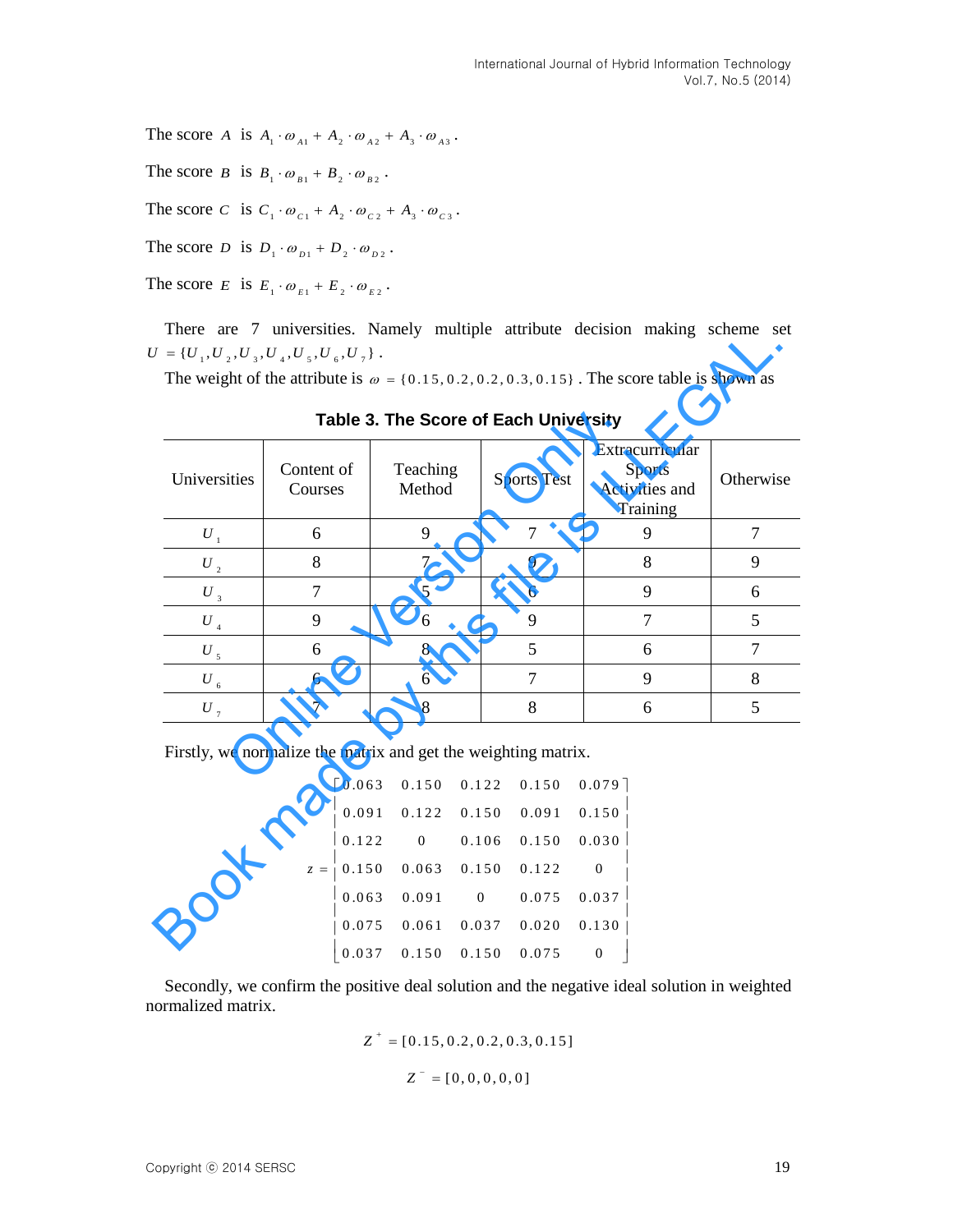International Journal of Hybrid Information Technology Vol.7, No.5 (2014)

Thirdly, we compute the Euclid distance among each scheme and the positive ideal solution. Then, we compute the Euclid distance among each scheme and the negative ideal solution.

$$
d^+ = (0.316, 0.157, 0.061, 0.341, 0.176, 0.324, 0.183)
$$
  

$$
d^- = (0.224, 0.331, 0.397, 0.120, 0.280, 0.187, 0.296)
$$

Fourthly, we calculate the grey relational degree among each scheme and the positive ideal solution. Then, we calculate the grey relational degree among each scheme and the negative ideal solution.

```
r^{+} = (0.771, 0.798, 0.912, 0.630, 0.812, 0.763, 0.878)r^+ = (0.771, 0.798, 0.912, 0.630, 0.812, 0.763, 0.878)<br>r^- = (0.863, 0.732, 0.679, 0.918, 0.711, 0.732, 0.843)
```

|                                                            | $r^* = (0.771, 0.798, 0.912, 0.630, 0.812, 0.763, 0.878)$                                |                |
|------------------------------------------------------------|------------------------------------------------------------------------------------------|----------------|
|                                                            | $r^{\texttt{}} = (0.863, 0.732, 0.679, 0.918, 0.711, 0.732, 0.843)$                      |                |
| elational degree.                                          | Fifthly, we compute the relative closeness coefficient after nondimensionalizing the gre |                |
|                                                            | $T^+ = (0.210, 0.280, 0.243, 0.191, 0.233, 0.240, 0.187)$                                |                |
|                                                            | $S^+ = (0.213, 0.274, 0.236, 0.178, 0.258, 0.264, 0.193)$                                |                |
| Finally, we count the $Q^+$ with $v_1 = v_2 = \frac{1}{2}$ |                                                                                          |                |
|                                                            | $Q^+ = (0.672, 0.420, 0.516, 0.314, 0.257, 0.543, 0.358)$                                |                |
|                                                            |                                                                                          |                |
|                                                            |                                                                                          |                |
|                                                            | $U_1 > U_6 > U_3 > U_7 > U_7 > U_4 > U_5$                                                |                |
| So, the rank of the university P.E. evaluation is          | Table 4. The Comparison of Two Methods                                                   |                |
| Universities                                               | <b>Traditional TOPSIS</b>                                                                | Grey-TOPSIS    |
| $\boldsymbol{U}_{_{1}}$                                    | 1                                                                                        | L              |
| $U_{2}$                                                    | 4                                                                                        | 4              |
| $U_{3}$                                                    | $\overline{2}$                                                                           | 3              |
| $U_{4}$                                                    | 6                                                                                        | 6              |
|                                                            | 7                                                                                        | 7              |
| $U_{\scriptscriptstyle 5}$<br>$U_{6}$                      | $\overline{2}$                                                                           | $\overline{2}$ |

## **Table 4. The Comparison of Two Methods**

From the comparison, we can see that the order of Grey-TOPSIS is similar with the traditional TOPSIS method. And the Grey-TOPSIS method can solve the problem that the traditional TOPSIS cannot rank the schemes when the close degrees are same. Our Grey-TOPSIS is effective.

## **5. Conclusion**

The quality of the college physical education affects the talent training effect directly. The Development of the ordinary sports teaching evaluation is an effective way to strengthen the sports management of the ordinary colleges. And is also ensures the teaching quality of the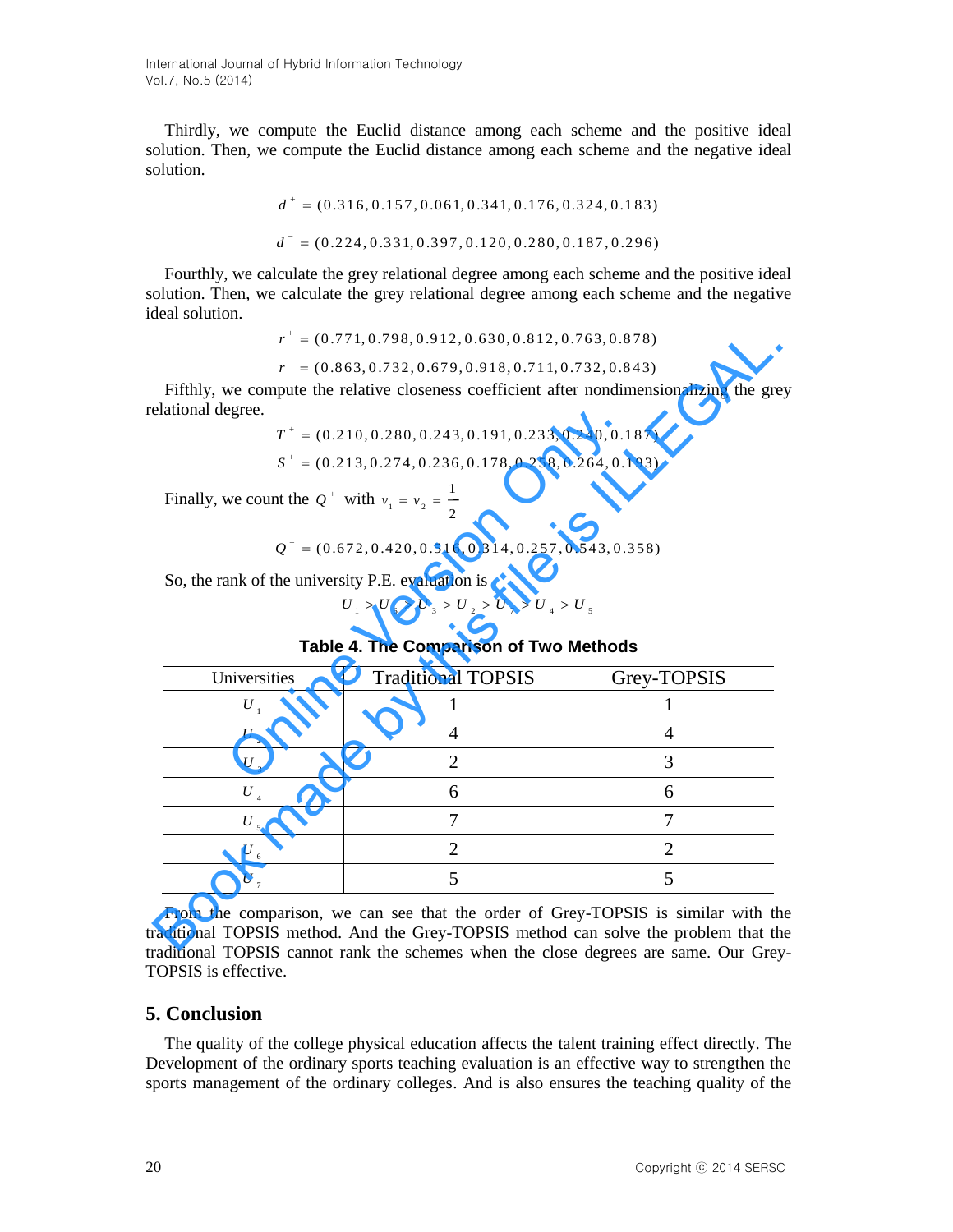college physical education. In the network construction of colleges and universities in China, the physical teaching assessment is still a vacant. Therefore, this paper completes the following works. Firstly, we improved the TOPSIS method and get a Grey-TOPSIS method which can handle the interval value. Secondly, we apply the Grey-TOPSIS to the college sports teaching evaluation and establish the evaluation system of the college physical education teaching. Thirdly, we get the university evaluation ranking and compare this method with the traditional TOPSIS.

### **References**

- [1] X. Zhang, "The application of Fuzzy Math in College P.E. Evaluation", Sports & Science, vol. 6, **(1996)**, pp. 58-59.
- [2] X. Mingxin, G. Xin, L. I. Ruinian and J. U. Chuanjin, "Study on Meta-evaluation Applied to the Evaluation Practice of University Physical Education", Journal of Qingdao University, vol. 13, no. 4, **(2002)**, pp. 74-79.
- [3] L. Dong, "On the Function of Universities' P.E. Evaluation", Journal of Haerbing Physical Education Institute, vol. 3, no. 22, **(2004)**, pp. 15-15.
- [4] C. L. Hwang and K. P. Yoon, "Multiple attributes decision making: Methods and applications", New York: Springer-Verlag, **(1981)**.
- [5] L. Chen and H. M. Sun, "The competitiveness evaluation of Chinese provincial high-tech industry", Science and Technology Management Research, vol. 5, no. 2, **(2011)**, pp. 76–79.
- [6] I. Chamodrakas, N. Alexopoulou and D. Martakos, "Customer evaluation for order acceptance using a novel class of fuzzy method based on TOPSIS", Expert Systems with Applications, vol. 36, no. 4, **(2009)**, pp. 7409–7415. vang and K. P. Yoon, "Multiple attributes decision making: Methods ar<br>
Verlag, (1981).<br>
2011, M. Sun, "The competitiveness evaluation of Chinese provincial<br>
and H. M. Sun, "The competitiveness evaluation of Chinese provin 58.30.<br>
28. X. Mingxin, G. Xin, L. I. Ruinian and J. U. Chuanjin, "Study on Meta-evaluation Applied to the Evaluation<br>
Practice of University Physical Education", Journal of Gingalao University, vol. 13, no. 4, 2000, pp. 7
- [7] T. Kaya and C. Kahraman, "Multicriteria decision making in energy planning using a modified fuzzy TOPSIS methodology", Expert Systems with Applications, vol. 38, no. 6, **(2011)**, pp. 6577–6585.
- [8] G. Torlak, M. Sevkli, M. Sanal and S. Zaim, "Analyzing business competition by using fuzzy TOPSIS method: An example of Turkish domestic airline industry", Expert Systems with Applications, vol. 38, no. 4, **(2011)**, pp. 3396–3406.
- [9] M. Behzadian, S. K. Otaghsara, M. Yazdani and J. Ignatius, "A state-of the-artsurvey of TOPSIS applications. Expert Systems with Applications", vol. 39, no. 17, **(2012)**, pp. 13051–13069.
- [10] D. Kahneman, and A. Tversky, "Prospect theory: An analysis of decision under risk", Econometrica, vol. 47, **(1979)**, pp. 263–291.
- [11] L. F. A. M. Gomes and M. M. P. P Lima, "TODIM: Basics and application tomulticriteria ranking of projects with environmental impacts", Foundations of Computing and Decision Sciences, vol. 16, no. 3–4, **(1992)**, pp. 113–127.
- [12] X. Wentao and Q. Huan, "A extended TOPSIS method for the stochastic multi-criteria decision making problem through interval estimation", 2<sup>nd</sup> International workshop on intelligent systems and applications (ISA) **(2010)**, pp. 1–4.
- [13] C. T. Chen, "Extensions of the TOPSIS for group decision-making under fuzzy environment", Fuzzy Sets and Systems, vol. 114, no. 1, **(2000)**, pp. 1–9.
- [14] R. A. Krohling and V. C. Campanharo, "Fuzzy TOPSIS for group decision making: A case study for accidents with oil spill in the sea", Expert Systems with Applications, vol. 38, no. 4, **(2011)**, pp. 4190–4197.
- [15] G. Lee, K. S. Jun and E. S. Chung, "Robust spatial flood vulnerability assessment for river using fuzzy TOPSIS with a-cut level set", Expert Systems with Applications, vol. 41, no. 2, **(2014)**, pp. 644–654.
- [16] F. E. Boran, S. Gen, M. Kurt and D. Akay, "A multi-criteria intuitionistic fuzzy group decision making for supplier selection with TOPSIS method", Expert Systems with Applications, vol. 36, no. 8, **(2009)**, pp. 11363–11368.
- [17] R. A. Krohling and T. T. M. de Souza, "Combining prospect theory and fuzzy numbers to multi-criteria decision making", Expert Systems with Applications, vol. 39, no. 13, **(2012)**, pp. 11487–11493.
- [18] R. A. Krohling, A. G. Pacheco and A. L. Siviero, "IF-TODIM: An intuitionistic fuzzy TODIM to multicriteria decision making", Knowledge-Based Systems, vol. 53, **(2013)**, pp. 142–146.
- [19] R. Lourenzutti and R. A. Krohling, "A study of TODIM in a intuitionistic fuzzy and random environment", Expert Systems with Applications, vol. 40, no. 13, **(2013)**, pp. 6459–6468.
- [20] Z. P. Fan, X. Zhang, F. D. Chen and Y. Liu, "Extended TODIM method for hybrid multiple attribute decision making problems", Knowledge-Based Systems, vol. 42, **(2013)**, pp. 40–48.